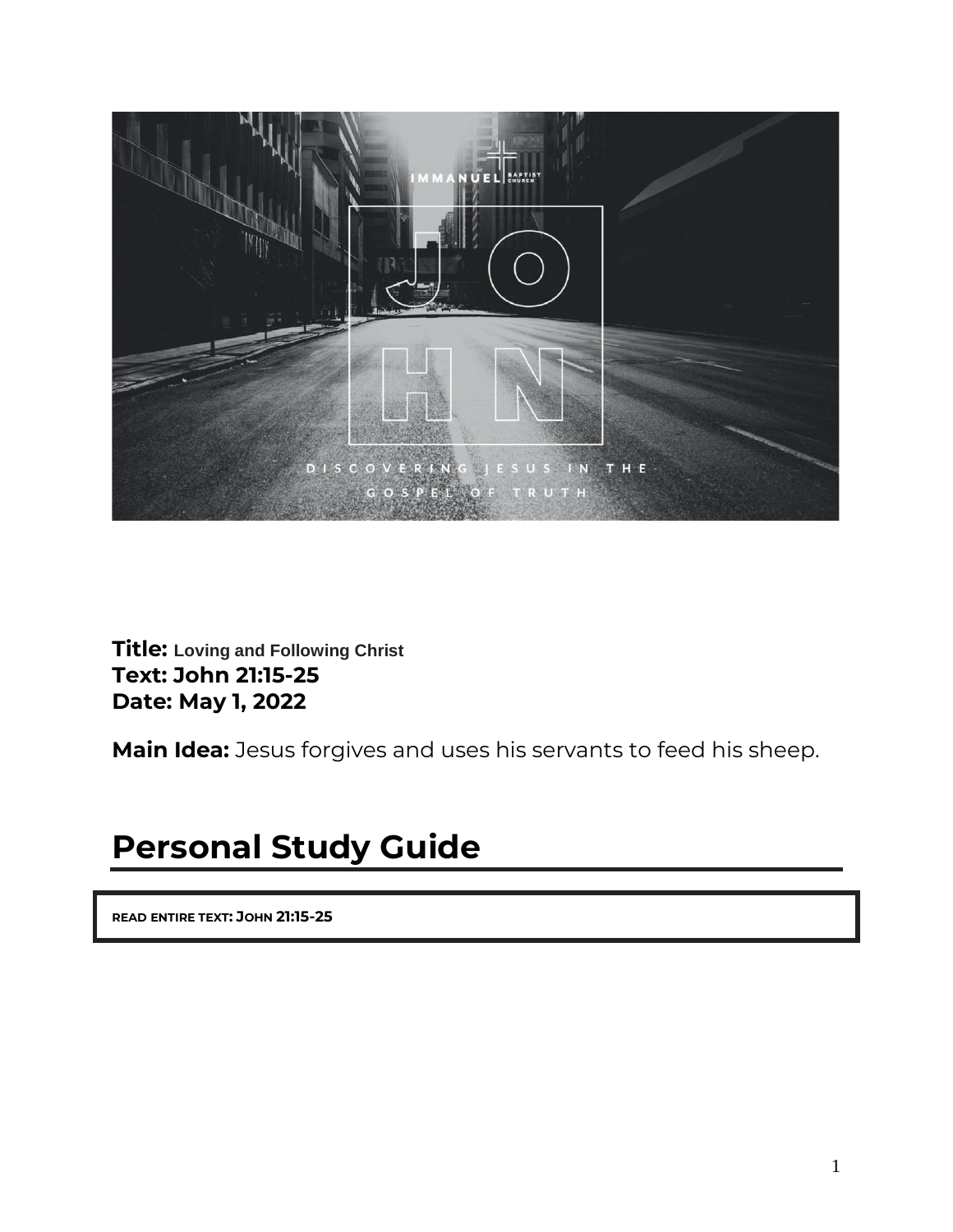- 1. What terms or ideas do you see here that you've heard before in John?
- 2. Who are the characters in this passage? What did they say and what did they do?
- 3. What is happening with Peter in verses 15-19? What stands out to you about this interaction?

4. Look at John 21:20-23. Compare these two predicted deaths for John and Peter. What's the difference?

5. How does Peter respond to this prediction? How does Jesus respond?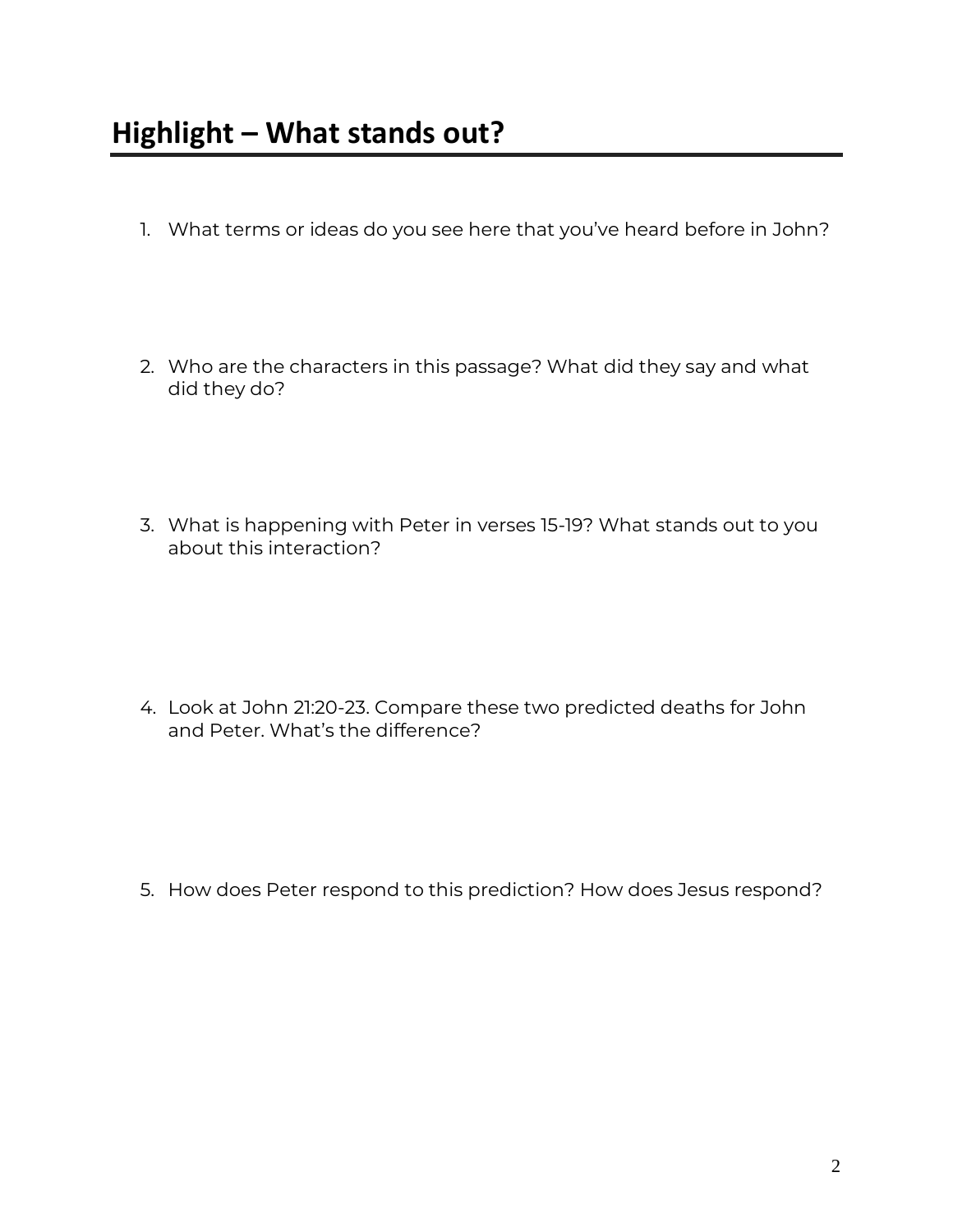Here we get his personal interaction with Peter and Peter's reinstatement. There are two ways we can break this section down—how Jesus forgives and how Jesus uses his servants. This helps explain the sign that previously happened with the fish.

1. In his interaction with Peter in verses 15, 16, and 17b, what does Jesus say to Peter? How many times does he say it? Does this sound familiar to another interaction Peter has in John 13:31-38 and 18:15-27?

2. Look back at verses 15-19. What details stand out to you about how Jesus forgives?

3. Read Hebrews 11:32-12:2. How does this inform what Jesus is telling Peter about the life he is called to?

#### **Wrap Up:**

1. The purpose of John is found in John 20:31 – what is it? How does this final scene fulfill this verse?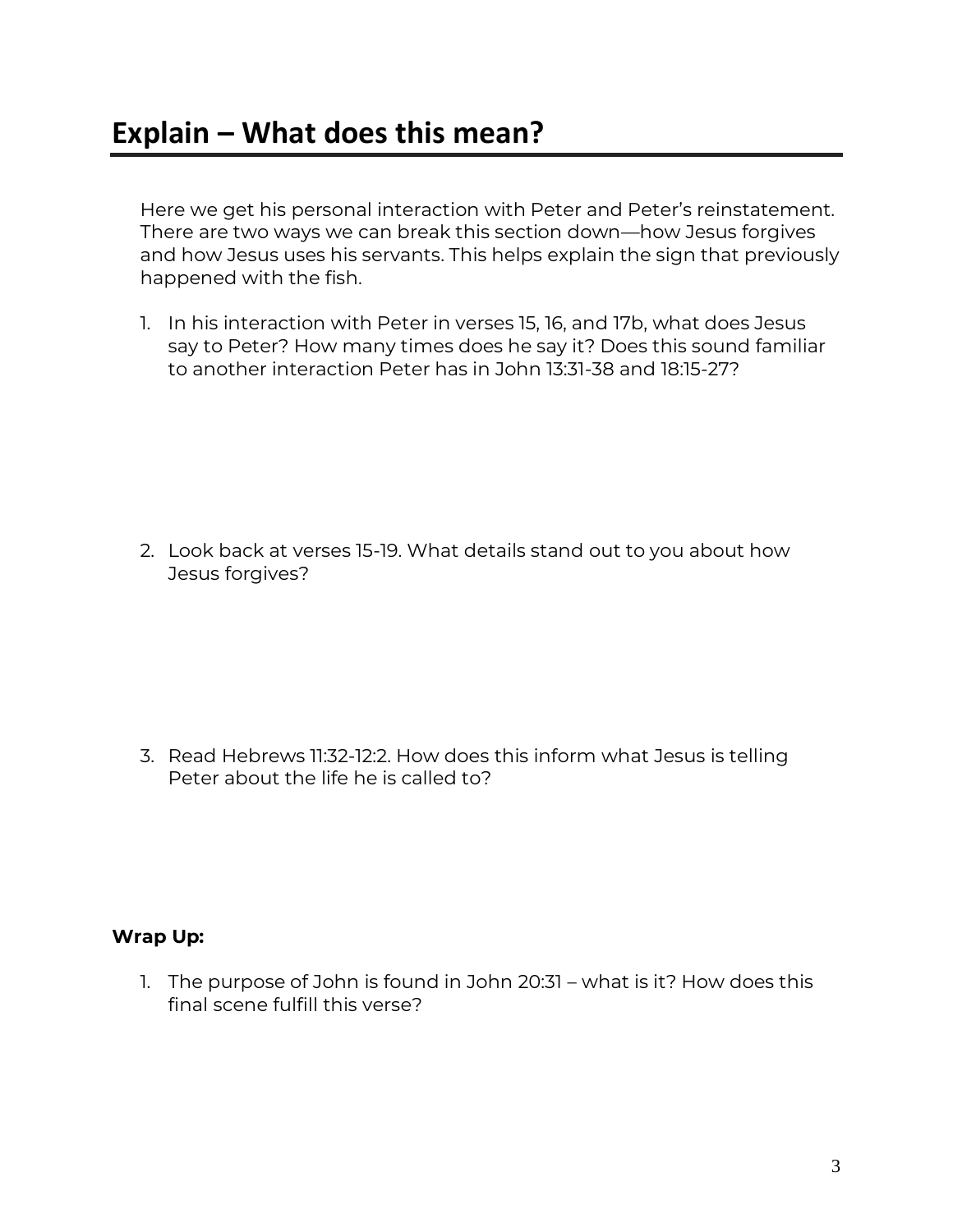2. Think back to the entire book. What characters, events, signs, themes, or verses come to mind? (**Tip: This might be a good question to ask your Group earlier in the week so they can come prepared.)**

# **Apply – How does this change me?**

1. How has Jesus restored you to right relationship with him? How has he fed you with his words and given you a mission for his glory?

2. Peter is basically tempted to compare his commission from Jesus with the commission of another. How does this convict you? How do you struggle with these very things?

3. Think ahead to how Peter is used in the book of Acts. What do you think this means for how you as a Christian are restored by Christ, fed by Christ, and now commissioned by Christ?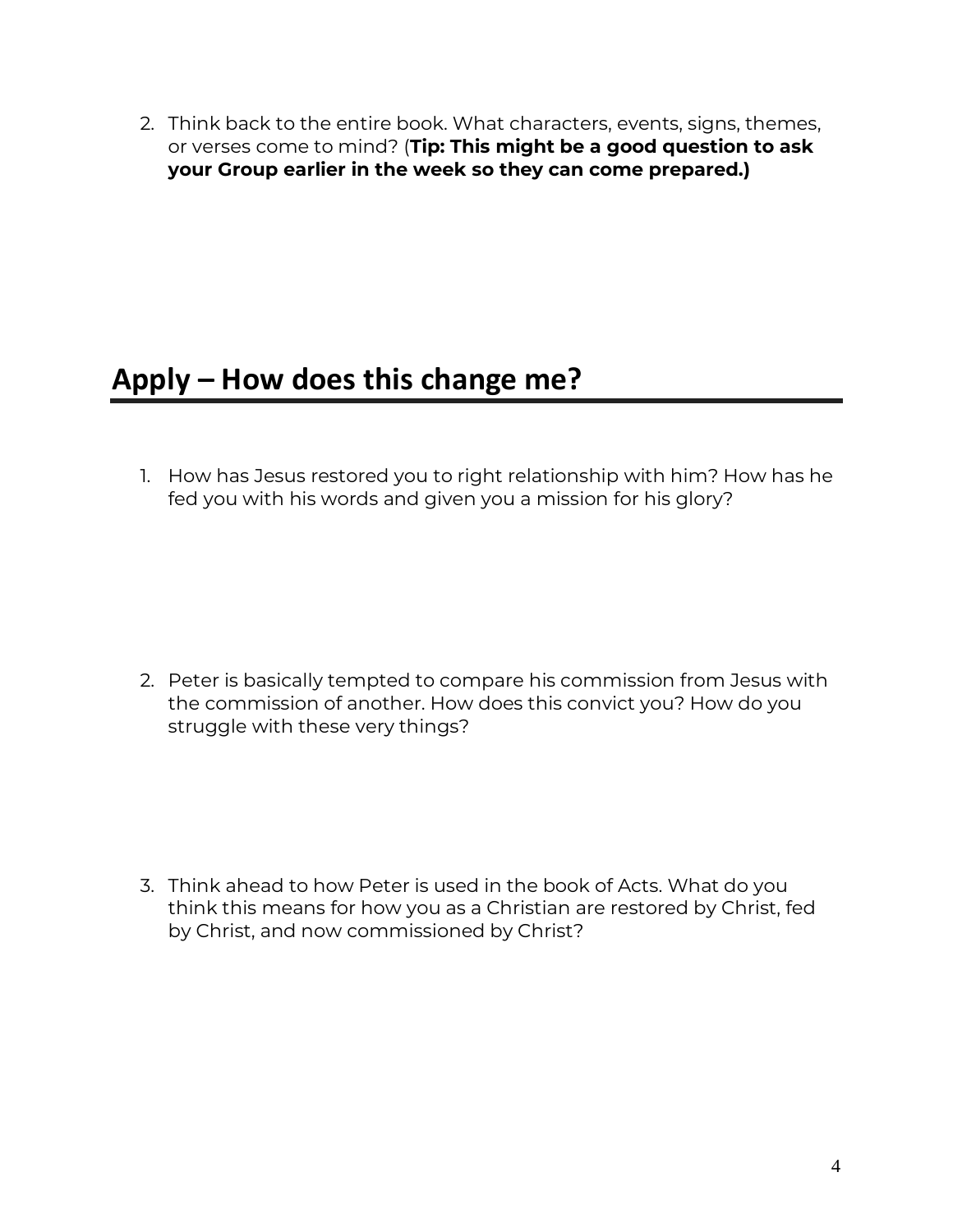4. How has your understanding of Jesus grown throughout the John study? How has your love for Jesus grown throughout the John study?

# **Respond – What's my next step?**

1. As we are fed by the words of the Apostles, through the word, we also are to feed others. We are to serve and use our gifts, and run the race set before us. How will this affect the way you use your gifts and the time that God has given you? Is there a "lamb" you're called to serve this week?

2. The implication for Peter's life is that he would go and be a "fisher of men." Think about the circle of influence you have (your neighborhood, school, workplace, family). Can you identify people you can commit to praying for and also inviting into this restored relationship with the Savior? What is your next step with them?

### **Commentary**

### **B. JESUS AND PETER AND JOHN (21:15–24)**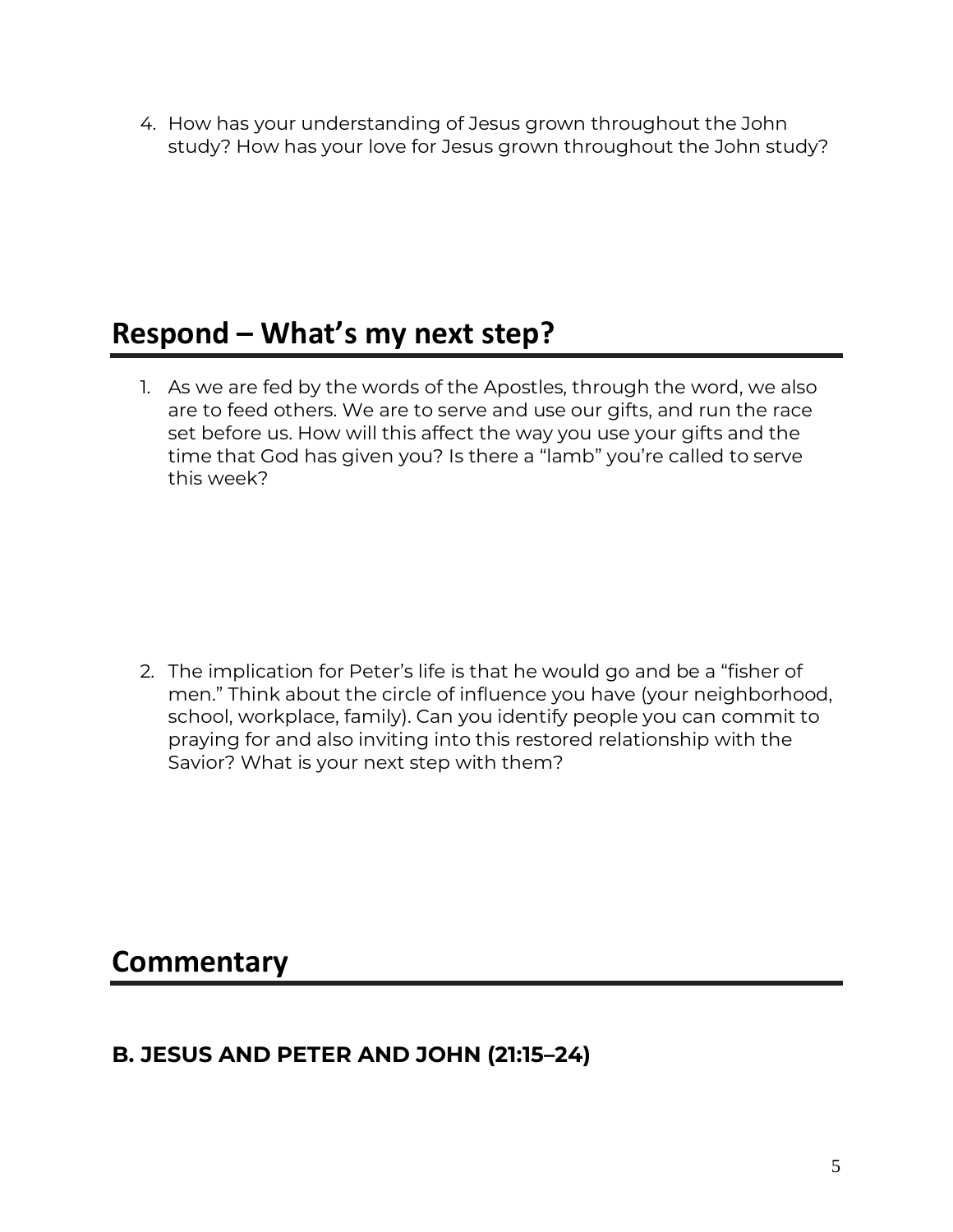**21:15–17**. Many contemporary commentators think of vv. 15–23 as a fundamentally different unit from what precedes. To use the language of Schnackenburg (3. 361), vv. 1–14 constitute 'a disciple pericope', and vv. 15–19 'a Peter fragment'. In the latter, the breakfast and the other disciples disappear from view, leaving only Peter, the beloved disciple, and Jesus. This is unwarranted. The opening words, *When they had finished eating*, establish the connection; there is no compelling reason for dismissing them as 'editorial' (as many do). The link is important: as Peter had boasted of his reliability in the presence of his fellow disciples (13:8, 37–38; *cf.* 18:10–11), so this restoration to public ministry is effected in a similarly public environment—regardless of whatever private forgiveness and reconciliation there may have been between Jesus and Peter when Jesus revealed himself after his resurrection to this one apostle, alone (1 Cor. 15:5; Lk. 24:34). Later in the pericope we are probably to think of Peter walking down the beach with Jesus, the beloved disciple not far behind, certainly within earshot (vv. 20–21).

The public nature of Peter's reinstatement is suggested by Jesus' initial question, *Simon son of John, do you truly love me more than these?* By itself, *more than these* (*toutōn*, genitive of comparison) could be interpreted in three ways: (1) 'Do you love me more than you love these disciples?' But this question does not cohere with any theme in the book. (2) 'Do you love me more than you love this fishing gear?' That is possible; the boat and the nets have been mentioned, and doubtless other gear was lying around. But in John 1 Peter is not called *from* his fishing, and the fishing of 21:3 has fewer negative overtones than some suppose. In any case all seven disciples went fishing: why then focus on Peter? (3) 'Do you love me more than these other disciples do?' (which of course assumes they are still present). This makes sense. Peter has always been able to advance the strongest personal boast. On the night Jesus was betrayed, while others were growing quiet, Peter could insist, 'I will lay down my life for you [not "We" and "our"!] (13:37). It was Peter who slashed at Malchus (18:10). *Cf.* Matthew 26:33. But physical courage was not enough that night, and it was Peter also, spirit willing but flesh weak, who publicly disowned the Lord. Whatever potential for future service he had therefore depended not only on forgiveness from Jesus, but also on reinstatement amongst the disciples.

Some expositions of these verses turn on the distribution of the two different verbs for 'love' that appear. When Jesus asks the question the first two times, 'Do you love me?', the verb is *agapaō*; Peter responds with 'I love you' (*phileō*). The third time, however, Jesus himself uses *phileō*; and still Peter cannot bring himself to use more than the same. Commonly it is argued that *agapaō* is the stronger form of 'to love', but so powerfully has Peter had his old self-confidence expunged from him that the most he will claim is the weaker form—even when Jesus draws attention to the point, using the weaker form himself when he asks the question for the third time. This accounts for the distinction the NIV maintains between 'truly love' and 'love'.<sup>18</sup>

This will not do, for at least the following reasons: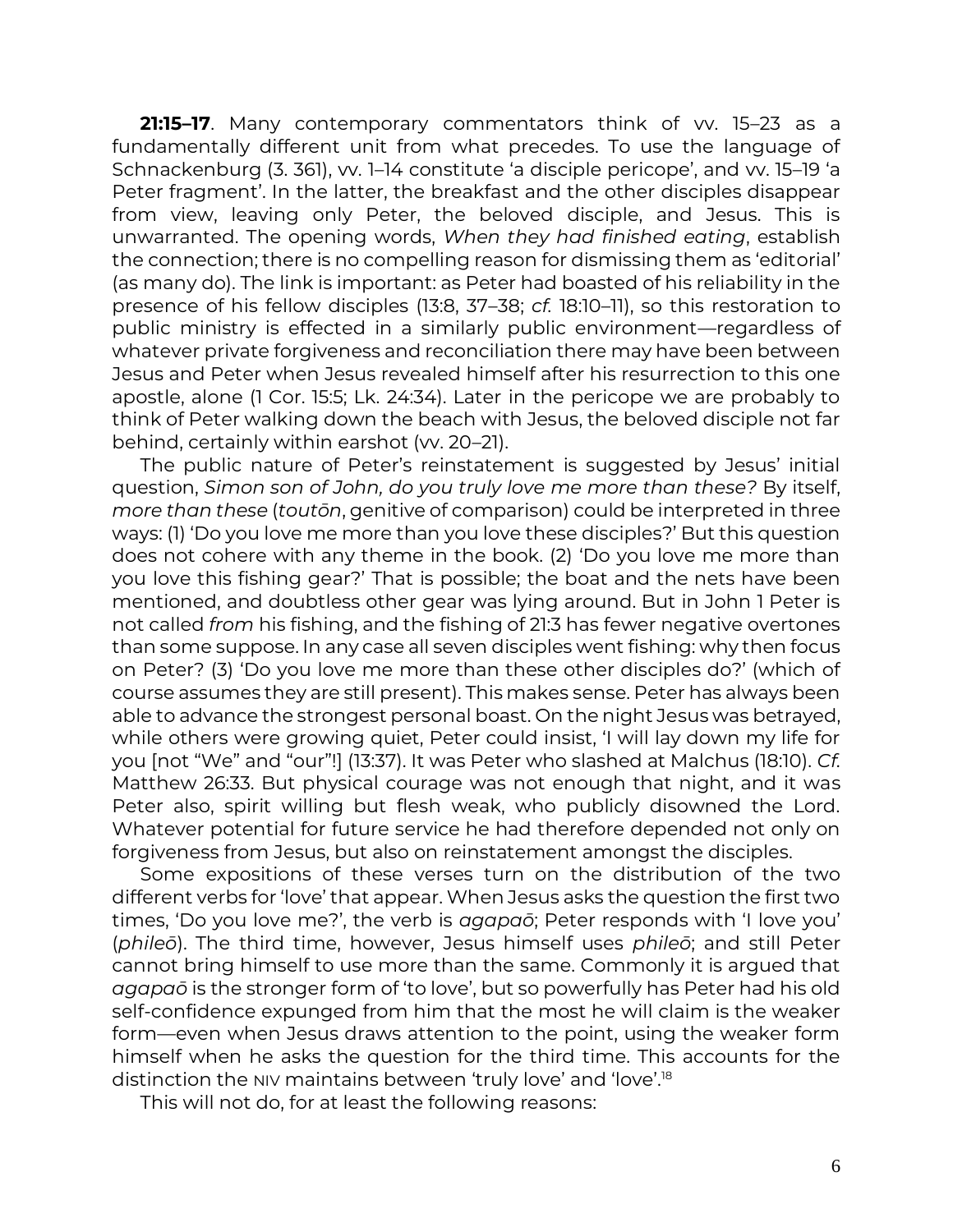(1) We have already seen that the two verbs are used interchangeably in this Gospel. The expression 'beloved disciple', more literally 'disciple whom Jesus *loved*', can be based on either verb (*cf.* notes on 20:2). The Father loves the Son—and both verbs serve (3:35; 5:20). Jesus loved Lazarus—and again both verbs serve (11:5, 36).

(2) No reliable distinction can be based on the LXX. For instance, Jacob's preferential love for Joseph is expressed with both verbs (Gn. 37:3, 4). When Amnon incestuously rapes his sister Tamar, both verbs can be used to refer to his 'love' (2 Sam. 13). Despite one verb for 'love' in the Hebrew text of Proverbs 8:17, the LXX uses both *agapaō* and *phileō*.

(3) Convincing evidence has been advanced that the verb *agapaō* was coming into prominence throughout Greek literature from about the fourth century BC onward, as one of the standard verbs for 'to love'. One of the reasons for this change is that *phileō* has taken on the additional meaning 'to kiss', in some contexts. In other words, *agapaō* does not come into play because it is a peculiarly sacred word.

(4) Even in the New Testament, *agapaō* is not always distinguished by a good object: Demas regrettably 'loved' the present age (2 Tim. 4:10).

(5) Nor does it help to argue, with Hendriksen (2. 494–500), that because the *total* range of meaning of each verb is not the same as that of the other (*e.g. agapaō* never means 'to kiss'), therefore there is necessarily some distinction to be made here. But this conclusion is invalid. All agree that synonyms enjoy differences of association, nuance and emotional colouring within their total semantic range. 'But within any one individual passage these differences do not amount to a distinction of real theological reference: they do not specify a difference in the kind of love referred to.'

(6) Amongst those who insist a distinction between the two verbs is to be maintained in each verse, there is no agreement. Thus, Trench insists *agapaō* is philanthropic and altruistic, but without emotional attachment, and therefore much too cold for Peter's affection. That is why the apostle prefers *phileō*. By contrast, for Westcott (2. 367) *agapaō* denotes the higher love that will in time come to be known as the distinctively Christian love, while Peter cannot bring himself to profess more than 'the feeling of natural love', *phileō*. Bruce (p. 405) wisely comments: 'When two such distinguished Greek scholars (both, moreover, tending to argue from the standards of classical Greek) see the significance of the synonyms so differently, we may wonder if indeed we are intended to see such distinct significance.'

(7) By now it has become clear that the Evangelist constantly uses minor variations for stylistic reasons of his own (*cf.* Morris, *SFG*, pp. 293–319). This is confirmed by the present passage. In addition to the two words for 'love', John resorts to three other pairs: *boskō* and *poimainō* ('feed' and 'take care of' the sheep), *arnia* and *probata* ('lambs' and 'sheep'), and *oida* and *ginōskō* (both rendered 'you know' in v. 17). These have not stirred homiletical imaginations; it is difficult to see why the first pair should.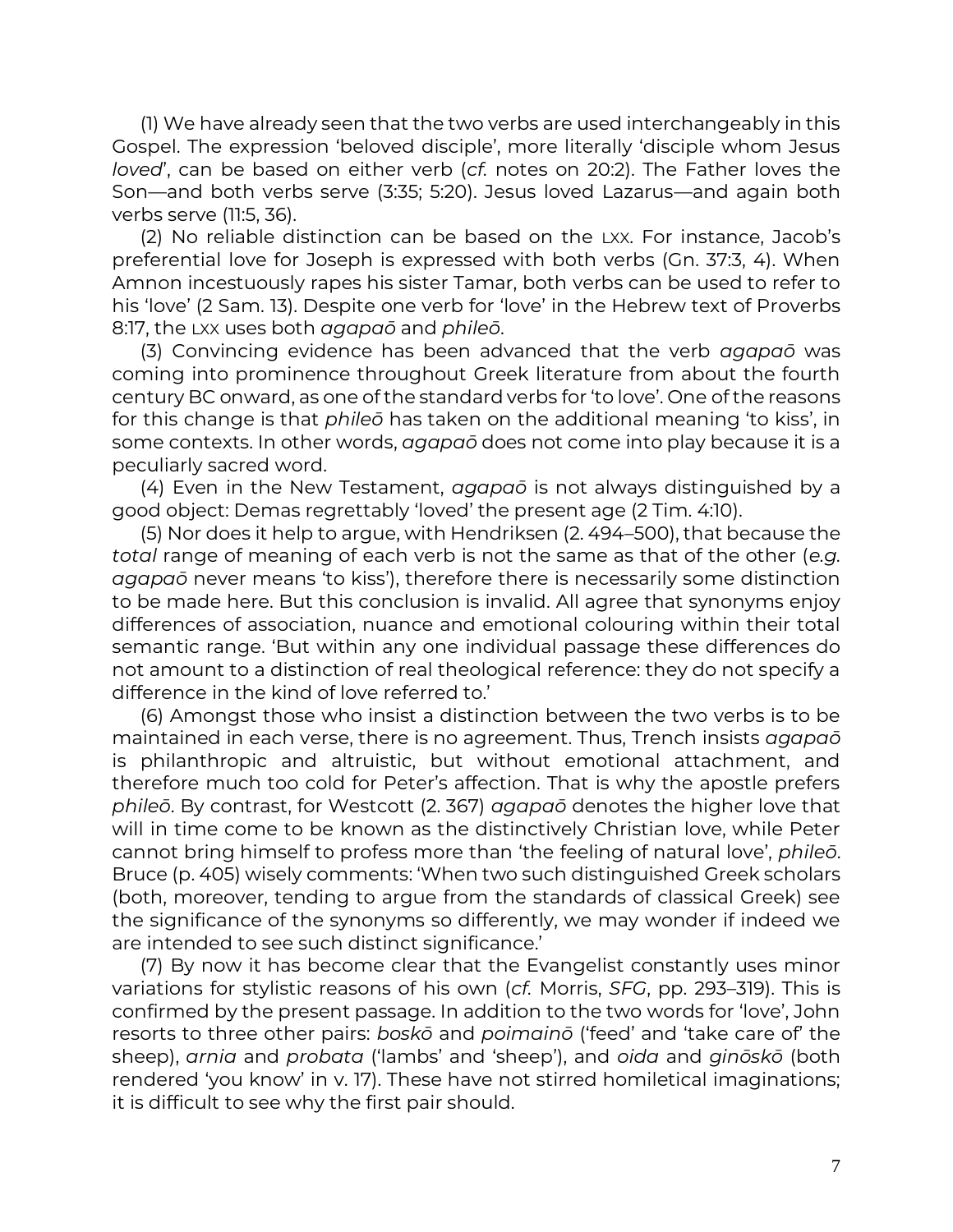Jesus' initial question probes Peter to the depth of his being. He does not try to answer in terms of the relative strength of his love as compared with that of other disciples. He appeals rather to the Lord's knowledge. Despite my bitter failure, he says in effect, I love you—*you know that I love you*. Jesus accepts his declaration, doubtless to Peter's relief, and commissions him: *Feed my lambs*. The emphasis is now on the pastoral rather than the evangelistic (*cf.* v. 11). Peter's love for his Lord, and the evidence of his reinstatement, are both to be displayed in Peter's pastoral care for the Lord's flock (*cf.* Jn. 10).

But that is not the end of the matter. Three times Jesus asks the same question. When Peter is particularly grieved (v. 17), it is not because Jesus has changed verbs, but because the same question is being asked for the third time. As he had disowned Jesus three times, so Jesus requires this elementary yet profound confession three times. There is no trace of self-righteousness in Peter's response. He can only appeal to the fact that the Lord knows everything, and therefore knows Peter's heart: *Lord, you know all things; you know that I love you*. And that is enough. Lest there be any doubt that Peter is fully restored to future service, Jesus again commands, *Feed my lambs*. This ministry 'is described in verbs, not nouns: Tend, feed, not Be a pastor, hold the office of pastor. And the sheep are Christ's sheep, not Peter's. Not, Tend your flock, but Tend my sheep' (Barrett, *Essays*, pp. 165–166). That Peter fulfilled the terms of the service required of him receives its best attestation in 1 Peter (esp.  $5:1-4$ ).

Strangely, some Roman Catholic scholars have used this passage to establish the primacy of Peter as the first pontiff, with rights of governance and authority. It is usually argued that in the Old Testament the figure of the shepherd was often tied to kingly rule: *cf.* 2 Samuel 5:2, where David declares, 'And the LORD said to you, "You will shepherd my people Israel, and you will become their ruler".' When John 21:15–17 is tied to the common Roman Catholic exegesis of Matthew 16:16–19, the argument gains a certain plausibility.

But quite apart from questions of succession, which are certainly not in view in either Matthew 16:13–20 or John 21:15–17, neither the ostensible link between the two passages, nor the most common Catholic exegesis of either passage, is very secure. Matthew 16:13–20 certainly establishes a unique role for Peter in the *founding* of the church—*i.e.* it establishes what has been called 'his salvation-historical primacy'. It does not establish him in a position of ruling authority over other apostles. As for John 21:15–17, neither founding preeminence nor comparative authority is in view. It is true that the figure of the shepherd can be used to picture authority. But this passage does not establish that Peter has relatively more authority than other 'shepherds' of the flock of God. When close comparisons are made with Acts 20:28 and 1 Peter 4:1–4, it becomes clear that *each* shepherd of the flock of God, of Jesus' sheep, of the church of God, is to mirror *both* authority *and* a certain brokenness that is utterly exemplary. The Ephesian elders are to guard and shepherd the flock over which the Holy Spirit has made them overseers ('bishops'—but without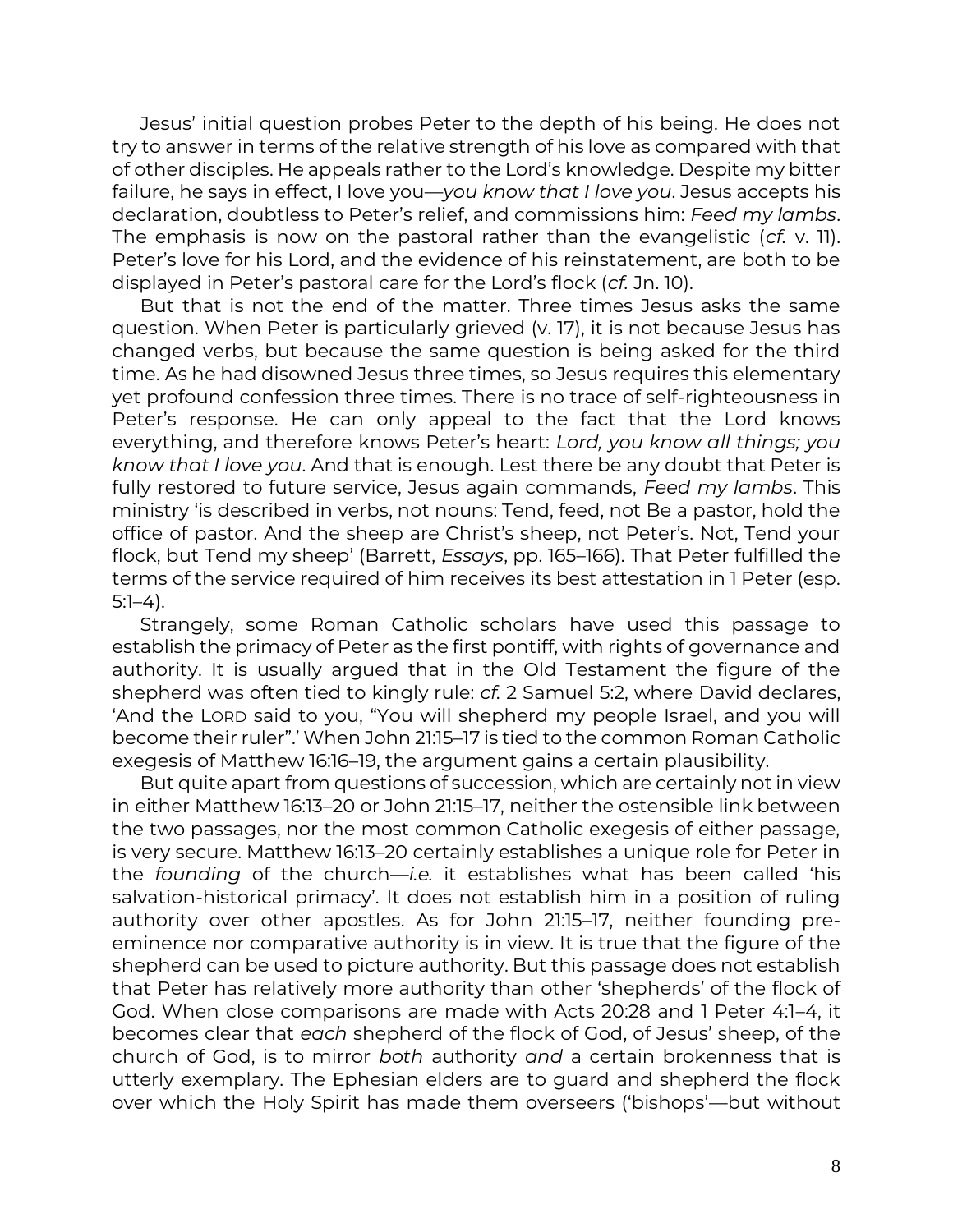any evidence to support a notion, this early, of *monarchical* bishops with authority over several parishes), while Peter pictures himself as a 'fellow elder' who can encourage other elders to be 'shepherds' and 'overseers' ('bishops'), 'being examples to the flock'. And all must give an account to the Chief Shepherd when he appears, the Lord Jesus himself. Thus there is nothing intrinsic to the language of John 21:15–17 that suggests a *distinctive* authority for Peter. All Christian leadership entails a certain tension between authority and meek, exemplary service, patterned finally on Jesus himself. In the context of the Fourth Gospel, these verses deal with Peter's reinstatement to service, not with his elevation to primacy.

**21:18–19**. For *I tell you the truth, cf.* notes on 1:51. Jesus' prophecy in v. 18 is often taken as an ambiguous adaptation of a proverb that originally contrasted the vigour of youth with the frailty of old age. Bultmann (p. 713) reconstructs the proverb this way: 'In youth a man is free to go where he will; in old age a man must let himself be taken where he does not will.' On this reading, the Evangelist, after the fact, applies it to Peter's death by crucifixion. Elliott goes farther, and understands *neōteros* ('younger') to refer to a new convert, and contrasts his tempestuous youth with the mature serenity of age.

As popular as this view may be, Bultmann's suggestion is an hypothesis not only without evidence, but against the evidence. In this context, the *younger* Peter carries the positive connotations of freedom, while *old* here signals not serenity but restriction and martyrdom. More important is the way *stretch out your hands* was understood in the ancient world: it widely referred to crucifixion (Haenchen, 2. 226–227). Some think that improbable in this context because of the sequence: Peter is told that, when he is old, he will stretch out his hands, someone else will dress him and lead him where he does not want to go. If this 'stretching of the hands' refers to crucifixion, should it not *follow* the other items? Bauer (p. 232) proposed long ago that this 'stretching' took place when a condemned prisoner was tied to his cross-member (the *patibulum*: *cf.* notes on 19:17) and forced to carry his 'cross' to the place of execution. The cross-member would be placed on the prisoner's neck and shoulders, his arms tied to it, and *then* he would be led away to death. Despite the fact that many reject this explanation (even Schnackenburg [3. 482 n. 75] joins with those who write this off as 'antiquarian sophistry'!), the most detailed study of crucifixion in the ancient world describes just such horrible variations on this grisly form of execution.<sup>25</sup>

The Evangelist's explanation (v. 19) of Jesus' prediction (v. 18), therefore, aligns with the prediction itself: *Jesus said this to indicate the kind of death by which Peter would glorify God*. And thus he imitates Christ, not only in the kind of death he suffers (*cf.* 12:33; 18:32), but also, though to a lesser extent, in bringing glory to God by his death (*cf.* 12:27–28; 13:31–32; 17:1). Peter himself came to recognize the principle: whenever any Christian follows Christ to suffering and death, it is a means of bringing praise to God (1 Pet. 4:14–16). What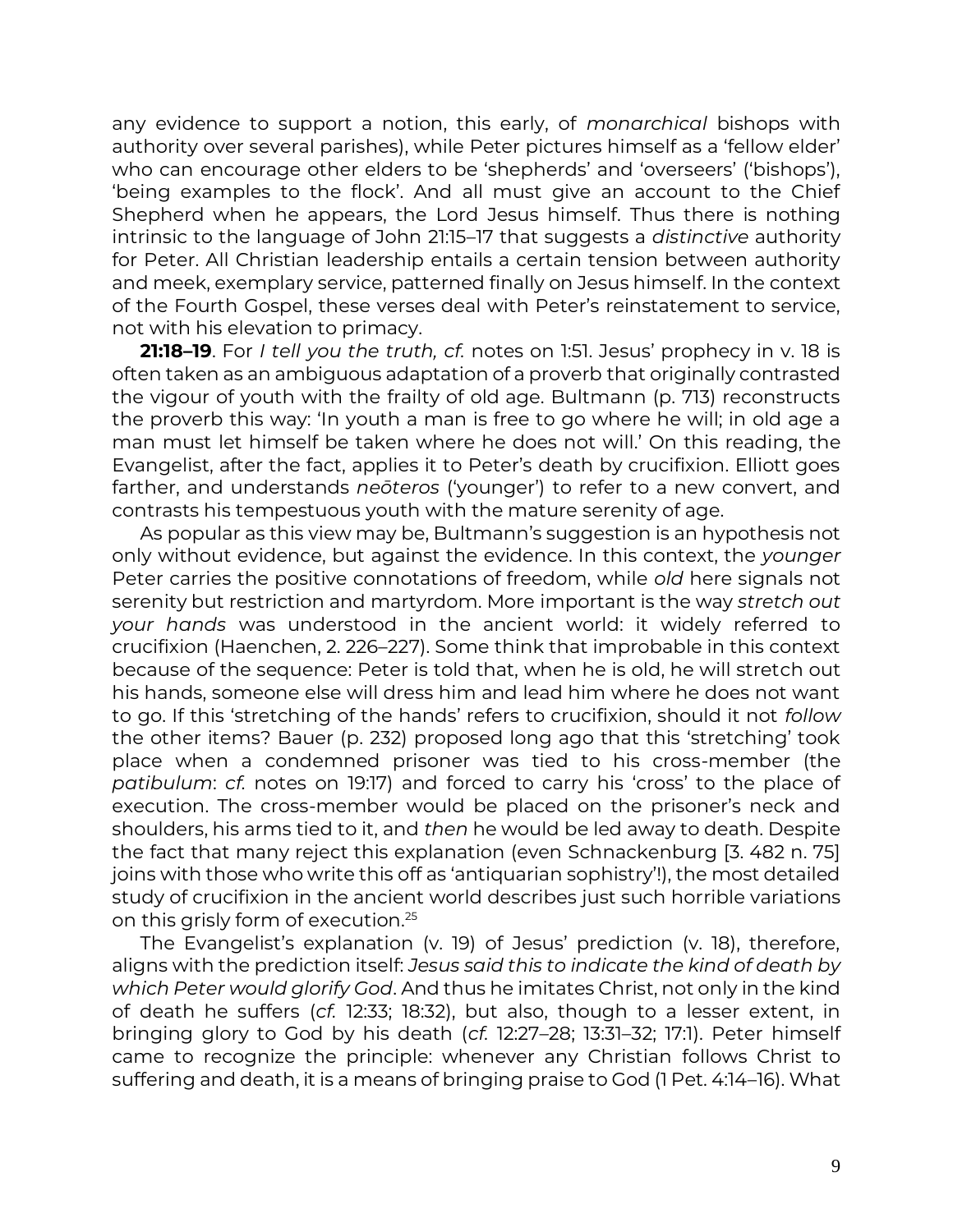is remarkable is that Peter lived and served three decades with this prediction hanging over him.

By the time the Fourth Gospel was written, the prediction had been fulfilled, and Peter had glorified God by his martyrdom, probably in Rome, under the emperor Nero. Extra-biblical sources for the event are not strong. Clement of Rome (*c.* AD 96) mentions Peter's martyrdom but does not reveal what form it took (*1 Clement* 5:4). Writing about AD 212, Tertullian affirms that it was when Peter was bound to the cross that he was girded by someone else (*Scorpiace* ['Antidote for the Scorpion's Sting'] 15), but it is unclear whether Tertullian has access to independent information, or is simply referring to this text. Later accounts of Peter asking to be crucified upside down, because he felt unworthy to be crucified as his Lord was, are too remote and too infected with legendary accretions to be reliable. What is undisputed is that the indelible shame Peter bore for his public disowning of the Lord Jesus Christ on the night he was sentenced to death was forgiven by the Lord himself, and subsequently overwhelmed by the apostle's fruitful ministry and martyrdom.

Jesus' concluding words to Peter, *Follow me*, may invite Peter for a private walk along the beach (*cf.* v. 20). But in the context of this book, they do more: they tie this step of discipleship to Jesus' initial call (1:43), challenge Peter to consistent discipleship until the martyrdom he now faces comes due, and implicitly invite every waverer, every reader, to the same steadfast pursuit of the risen Lord. They also anticipate v. 21.

**21:20–21**. Whether Jesus and Peter begin their walk now, or have been doing so for some time, is not clear. Either way, the beloved disciple (*cf.* notes on 13:23) has left the group and is *following* them. Many think this is a subtle way of advancing the beloved disciple's interests: Peter is told to *follow* (v. 19) Jesus, but the beloved disciple is already *following* him. This rather subtle interpretation is possible only if we think that Jesus and Peter were conversing privately *before* Jesus said, 'Follow me!' Only in that case could it be thought that the beloved disciple was *already* following. If instead it is only at this point that Jesus and Peter stroll down the beach, then Peter begins to 'follow' from the moment Jesus speaks. If the beloved disciple also does, he is farther behind! Probably the entire approach is too subtle: if the beloved disciple's following is to be interpreted symbolically, then why not Peter's turning around?

That the Evangelist specifically identifies the beloved disciple by referring back to 13:24–25 is not because this is the first time he appears in the epilogue (*cf.* v. 7, where he is not so identified) but for two other reasons. First, the reminder that this disciple leaned his head on Jesus' breast at the last supper establishes his credentials as an intimate of the Lord Jesus—an especially significant intimacy in light of the beloved disciple's distinctive role (vv. 22, 24). The point is important, for this intimacy simultaneously establishes the credentials of the Fourth Gospel. It may not be too far-fetched to think of John leaning on Jesus' breast as a kind of lesser intimacy to that of the Son with the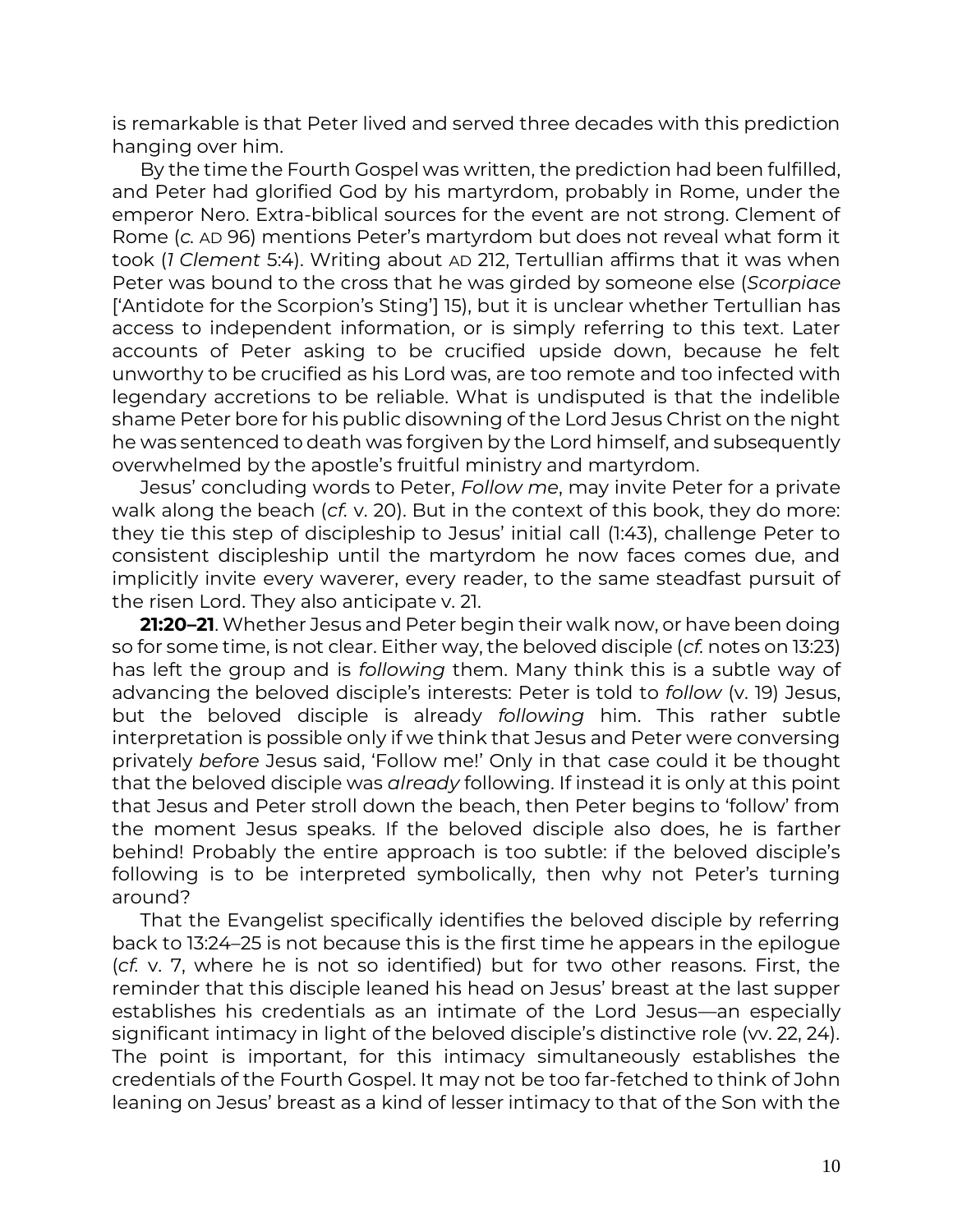Father, in the bosom of the Father (1:18; *cf.* also notes on 15:9–11). Second, the episode at the last supper calls to mind that Peter signalled to John to get him to ask Jesus a question: *i.e.* it assumes a certain intimacy between the beloved disciple and Peter. That intimacy makes Peter's question more comprehensible, if not more justifiable. His own prognosis is not very good: for Peter the cost of discipleship will be high. What about *him?*

**21:22**. The burden of Jesus' reply is tart: in brief, Peter is told it is none of his business. Peter has been informed what will befall him: let him therefore obey, regardless of the specific forms of obedience others must pursue (*cf.* 1 Cor. 4:2– 7). *You must follow me* (the pronoun *You* [sing.] is emphatic). John may be asked to *remain* until Jesus returns: *what is that to you?* Clearly in this context the verb *remain* (*menō*) means 'remain alive on earth', without any overtone of its use in John 15. The transparently futurist eschatology should not be explained away. It is in line with 5:24–25, 28–29; 6:39–40; 14:3.

There is no belittling of either disciple. One of them may be called to strategic pastoral ministry (vv. 15–17) and a martyr's crown (vv. 18–19), and the other to a long life (v. 22) and to strategic historical-theological witness, in written form (v. 24). It is this that ties v. 24 so closely to the preceding verses. And if the beloved disciple's commission is not cast in terms as explicit as those of Peter, it is the historical record that constrains the Evangelist: at this point Peter needed a fresh commission, since that was part of his restoration, while the beloved disciple did not.

**21:23**. Whatever else may be disputed in this verse, it is clear that here the beloved disciple is a real individual, not an idealization of the ideal follower or of some part of the church. It is also clear that the saying of v. 22 circulated widely in at least some parts of the church before this chapter was written. The saying became an ill-advised but influential support for those whose eagerness for the parousia was not bounded by the careful restrictions imposed by, say, 1 Thessalonians 4:13–18 and 2 Thessalonians 2. As long as the beloved disciple was alive, their understanding of the imminence of the parousia could rise with the disciple's increasing age, until it reached fever pitch. Once he died (whether or not that death had taken place by the time of writing), their faith would suffer a rude shock, and the enemies of the Gospel could smirk on the sidelines. And so the Evangelist carefully points out what Jesus did and did not say.

But had the beloved disciple died by this point? Strong voices can be found on both sides of the question. Those who think the beloved disciple was dead at the time of writing suggest that it was his death, the death of the last eyewitness, that precipitated the need to include ch. 21 (*e.g.* Brown, 2. 1117–1119, 1142; *cf.* Smalley, p. 81). In that case, it is a trifle surprising to find v. 23 cast as it is. Under their assumptions, once the crisis of the beloved disciple's death had occurred the problem would involve the very structure of Christian eschatology. The rumour about the beloved disciple would have to be addressed, much as here, but all kinds of other evidence (like that of 2 Thes. 2)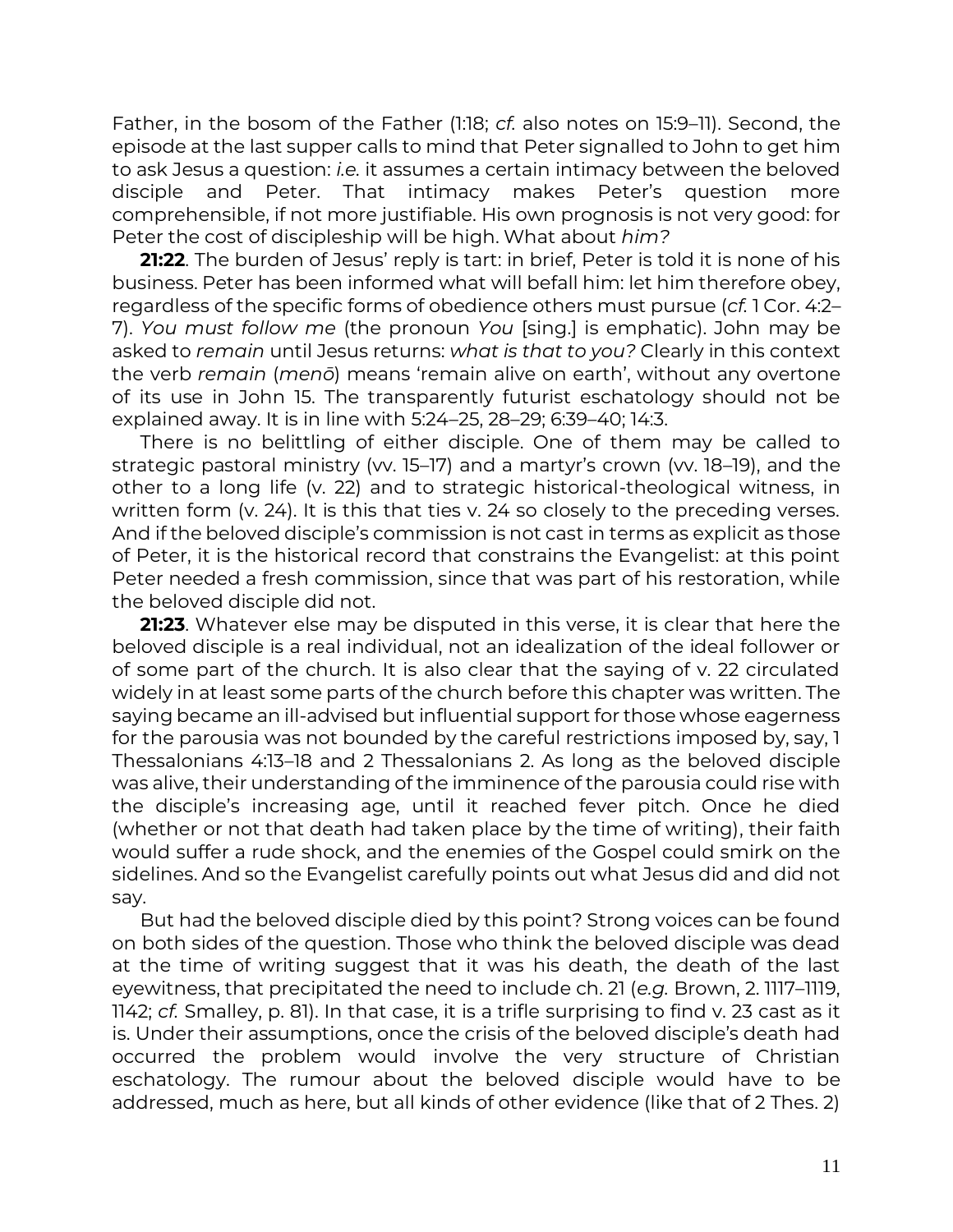could be adduced to justify the view that Jesus' return might well be delayed. As it is, it seems simpler to think that the circulating rumour is making the rounds while the beloved disciple is still alive, but advancing in years, and he is determined to stifle it as well as he can for fear of the damage that would be done if he died before the Lord's return. If the rumour is based on a false interpretation of Jesus that is circulating round the churches, it seems reasonable to suppose that, if the beloved disciple were already dead, the falsity of that interpretation could instantly be established by pointing out the disciple's grave. The silence on this point supports the view that the beloved disciple was still alive at the time of writing. The point is strengthened if John's intended readers are Jews, proselytes and God-fearers who know something of the truth but are holding back from conversion to the risen Christ. They, too, have heard something of these rumours, and the Evangelist does not want the credibility of his witness to them, the witness that we call the Fourth Gospel (v. 24), seriously impaired by his own death.

It is possible, but not quite certain, that the Evangelist, whom the next verse identifies as the beloved disciple, is confronting the same sort of divisiveness with which Paul deals in 1 Cor. 1–4 (*cf.* esp. 1:10–11). Some are saying, 'I am of Peter', and others 'I am of John' (assuming John is the beloved disciple). The Evangelist is not interested in playing such games, even to his own advantage. He is perfectly aware that the form of service may differ from believer to believer. What he wants is that his readers will so follow Jesus that they will be true disciples themselves (*cf.* Lindars, p. 640). Although this could be strongly applied to a divided church, it has its own dramatic appeal to outsiders. The relationships amongst the apostles need to be understood, so that even if the church does not always live up to the teachings of its Master, potential converts may take comfort from the fact that obedience to Christ does not have to descend into party politics. The Jesus whom both Peter and the beloved disciple served in quite different ways, in ways as different as the service that will be rendered by all the converts that follow, is the Jesus passionately concerned about the unity of his people (Jn. 17), the oneness of his flock (Jn. 10).

**21:24**. Many scholars treat vv. 24 and 25 as coming from a different source or sources than the rest of ch. 21. At very least, they are read as a separate conclusion or conclusions, with little direct connection with the preceding. But v. 24 is better seen as part of the answer to Peter's question in v. 21: 'Lord, what about him?' (*cf.* Barrett, pp. 587–588, and notes also on vv. 22–23). All disciples live under the commission of 20:21. After that, there are distinctions: Peter serves by tending the flock of God and by glorifying God in his death; the beloved disciple serves by following Jesus throughout a long life, and as the trustworthy *disciple who testifies to these things and who wrote them down.* That means v. 24 has to be read as part of vv. 20–23, and v. 20 establishes that the beloved disciple is none other than the beloved disciple who appears throughout the Fourth Gospel. By the same token, *these things* to which this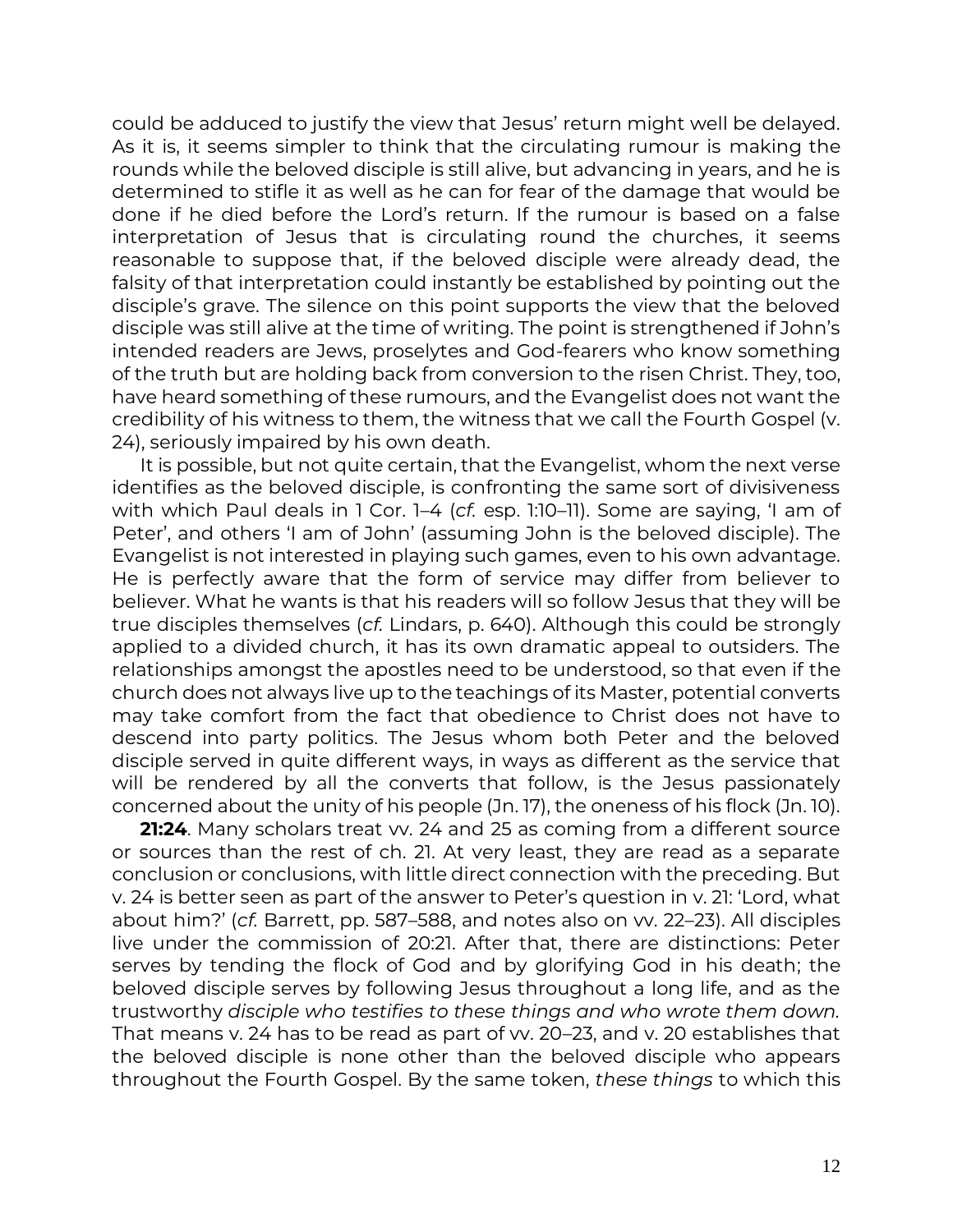disciple testifies must not be the contents of ch. 21 alone, but the entire Fourth Gospel.

It is more difficult to decide to what person or persons the 'we' refers in this clause, *We know that his testimony is true*. The principal options are these:

(1) The *We* refers to the elders in the church at Ephesus (Westcott, 2. 374), or to others who are closely linked with the beloved disciple (Schlatter, p. 376), or perhaps to the church to which he belonged, without specifying Ephesus (Bultmann, pp. 717–718). The advantage of this view is that it allows full force to the plural *We*. The Muratorian Canon (11. 10–15) reports that John wrote his Gospel only after some of his disciples and fellow bishops had entreated him to do so (similarly Clement of Alexandria, as quoted by Eusebius, *H.E.* VI. xiv. 7). Again, however, we do not know if this is independent information, or informed guessing based on the exegesis of this verse. One form or another of this theory makes sense not only of the *We* but also of the fact that others than apostles should get involved with the attestation of an apostolic work. 'The "we" is to be taken with full seriousness; there exists an apostolic church whose very existence is a confirmation and affirmation of the apostolic witness' (Barrett, p. 588). What must be added is that no form of this theory *in itself* justifies the view that the Fourth Gospel was therefore a joint product, with the beloved disciple providing some memories and perspectives while others (later?) wrote them up.

Yet the view is not without difficulty. It is hard to imagine in what context other church leaders would be providing a character reference for an apostle. The problem is perhaps avoided if we take *We know that his testimony is true* either as a form of identification (it is none other than the truthful beloved disciple who wrote this, and we testify to the fact) or as a form the Christian leaders adopt for identifying themselves with John's readers (*all* of us know that what the beloved disciple attests is true). But neither is a natural interpretation of the text.

(2) It has been argued that *We know* is an indefinite expression more or less the equivalent of the modern 'as is well known' or the like. Doubtless that is possible, but it is an extremely odd expression for an author to use in justification of his *own* truthfulness.

(3) John uses the *We* to refer to himself—*i.e.* it is an editorial 'we'. Certainly John sometimes uses this *plural* form on the lips of the *individual* characters he describes within the Fourth Gospel (*e.g.* 3:2, 11; 20:2), though it must be admitted that in each case crucial interpretative questions arise. Assuming the author is also the writer of the Johannine epistles, the expression becomes fairly frequent (*e.g.* 1 Jn. 1:2, 4, 5, 6, 7; 3 Jn. 12). Not all of these occurrences function the same way. Some seem to be tying the author to apostolic authority (*e.g.* 1 Jn. 1:3), others connect the author with his readers (*e.g.* 1 Jn. 1:7), others identify his opponents (*e.g.* 1 Jn. 1:6), and still others serve as a selfreference (*e.g.* 1 Jn. 1:4).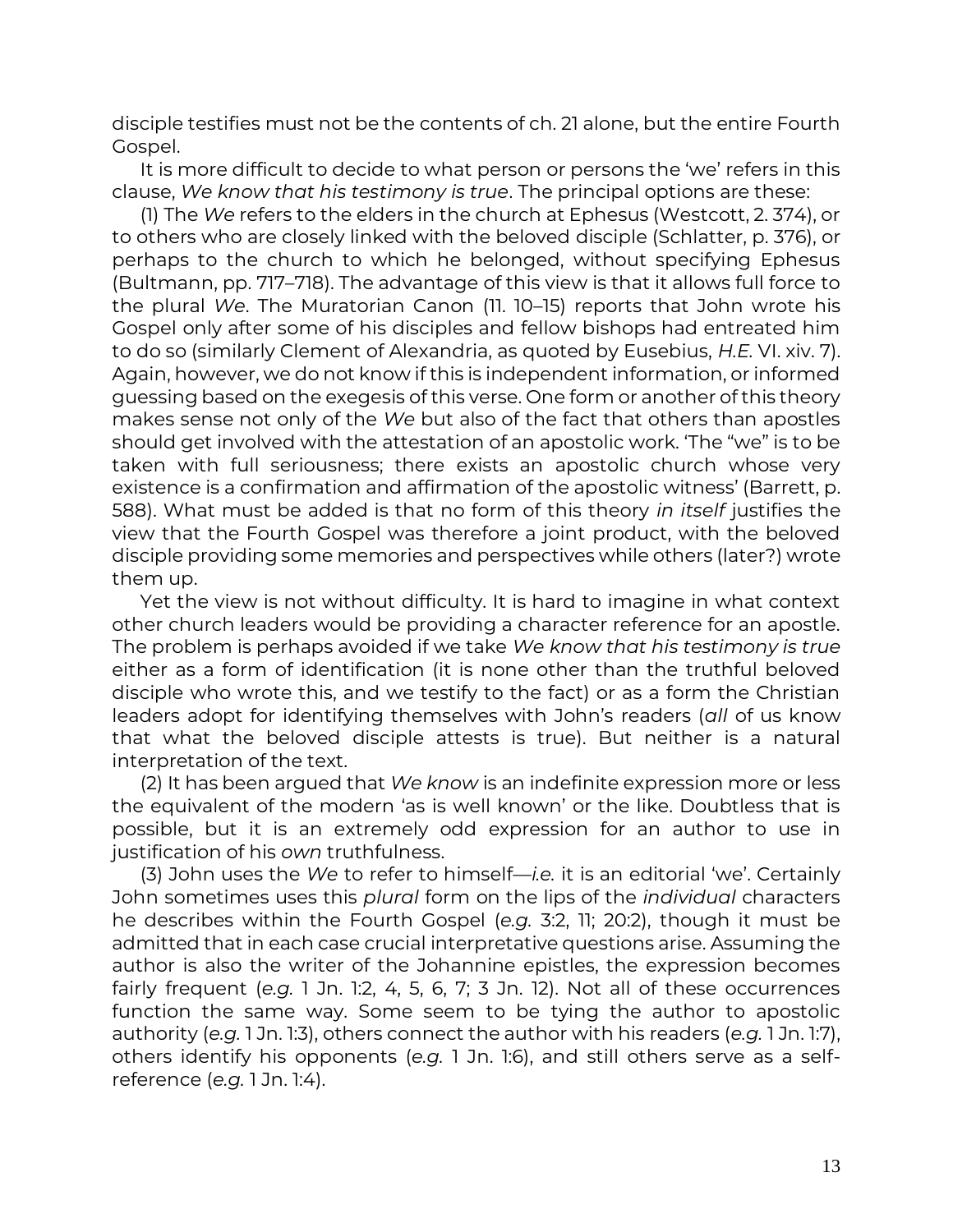Despite these parallels, the use of 'we' in John 21:24, if taken as a selfreference by the Evangelist, remains a somewhat awkward form when the writer is understood to be attesting the truthfulness of his own witness. However, even this is not entirely without parallel in the New Testament. For instance, because Paul loathes every form of boastful self-promotion, yet finds himself in the awkward position of having to defend his spiritual credentials in the face of the attacks of the false 'super-apostles', he describes his own spectacular visions and revelations by referring to 'a man in Christ'—in the third person (2 Cor. 12:2–4). But perhaps the strongest evidence in support of this view comes from the Fourth Gospel's Prologue: '*We* have seen his glory' (1:14).

Either the first or third option is possible, the third slightly preferable. For some (*e.g.* Morris, pp. 880–881), the former option is sufficient to support apostolic authorship. For others (*e.g.* Thyen, cited at the beginning of this chapter), not even the latter will do: he thinks the unknown Evangelist created the figure of the beloved disciple and inserted him at appropriate junctures into his Gospel to give his work more credibility. Of course, this is a more damaging admission than Thyen realizes. To gain such credibility the Evangelist had to create a figure that his readers *think* is someone important, none other than the apostle John. Thus Thyen implicitly admits that the Gospel as most naturally read ascribes authorship to the apostle, but posits pseudonymity against the more natural reading of the text.

Culpepper (pp. 45–49) does something similar. Using literary categories developed in connection with the study of the nineteenth-century European novel, he lucidly demonstrates that the 'narrator' finally identifies the 'implied author' with the beloved disciple. That is exactly correct. But Culpepper then distances the 'implied author' from the real author in a way that could not be sanctioned if the literary work in question were not viewed as a piece of fiction but as a work of (theologically structured) history, where the author goes to great pains to emphasize the theme of witness and testimony (*cf.* notes on 1:7, 15; *cf.* Introduction, §§ III, IV).

Even if the beloved disciple is the one *who testifies to these things*, what is meant by the claim that *he wrote them down?* Since Bernard (2. 713), it has become popular to compare 19:19: presumably Pilate did not do the actual writing. So here: perhaps the beloved disciple caused the book to be written, but had little hand in the actual writing.

But this will not do. The context of 19:19 demonstrates that, assuming Pilate did not do the actual writing, the wording on the *titulus* accurately expressed what he wanted to say, so accurately that the addition of the one word proposed by the Jewish authorities would have changed his intent. Pilate rejected the proposal. It may be that amanuenses had some freedom of composition (Rom. 16:22 is frequently cited): the evidence is not very clear, but it is reasonable to suppose that gifted amanuenses sometimes did more than take dictation. No matter: once the author (as opposed to the amanuensis) read the final product, and signed it with his own name (as Paul did with his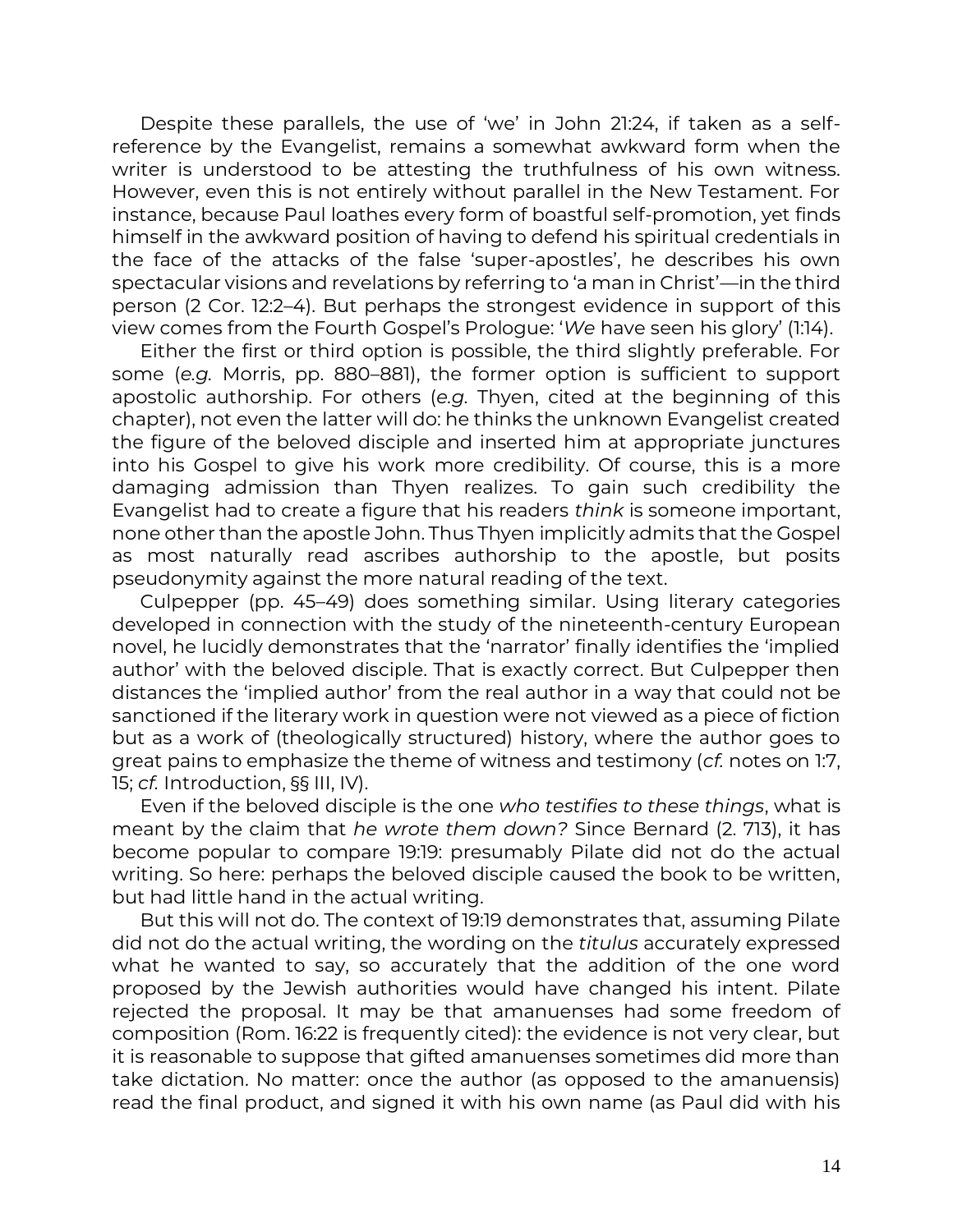epistles), it was his product. In any case, even if *wrote … down* here really means 'caused to be written down', there is no evidence whatsoever that this was used for a *later* writing of *earlier* testimony, after the witness had died; nor is there any evidence that the term 'amanuensis' is appropriate where someone ostensibly reports the thoughts and witness of an employer or teacher now deceased. Further, even if one were to insist that the verb 'to write' *can* mean 'to cause to write', and therefore allows some distance between the beloved disciple and the text, the previous clause, *who testifies to these things*, 'implies firsthand testimony' (Bruce, p. 3). 'The most natural meaning of these words, and therefore the meaning to be adopted unless very strong reasons are brought against it, is that the disciple himself not only bore witness to but also wrote down *tauta* ("these things")' (Barrett, p. 587).

In short, there are two identifications to be made: (1) the beloved disciple is the apostle John; (2) the evangelist is the beloved disciple. If both of these are true, then the evangelist is John. We have already outlined the evidence in favour of (1) (*cf.* Introduction, § IV, and notes on 13:23). Ironically, some of those most strongly supportive of (1) are those who deny (2). This verse establishes, not with absolute certainty but with reasonable clarity, the truthfulness of (2).

### **C. THE GREATNESS OF JESUS (***21:25***)**

**21:25**. It is impossible to be certain, but the most natural way of reading this verse is to assume that the Evangelist, now that he has identified himself as the beloved disciple (= the apostle John), feels free to make an overt selfreference (*I suppose*). This view is enhanced if the 'we' in v. 24 is also a selfreference: certainly 1 John delights in going back and forth between 'we' and 'I'. On this reading, John is overtly alluding to 20:30–31: several of the clauses in v. 25 have close parallels in the earlier passage. But now the horizons are expanded. Not only are there many other 'signs' not recorded in the Fourth Gospel (20:30), there are many other things (*alla polla*) Jesus did—so many that if they were all recorded *the whole world* (one of the few 'neutral' instances of *kosmos*: *cf.* notes on 1:9) *would not have room for the books that would be written*.

Doubtless this may be taken as a pardonable exaggeration, but the stylistic and theological care of the Evangelist throughout the work argue decisively against the suggestion. If in v. 24 the Evangelist has already alluded to the Prologue (*cf.* notes above), it is best to think he is doing so again. The Jesus to whom he bears witness is not only the obedient Son and the risen Lord, he is the incarnate Word, the one through whom the universe was created. If all his deeds were described, the world would be a very small and inadequate library indeed.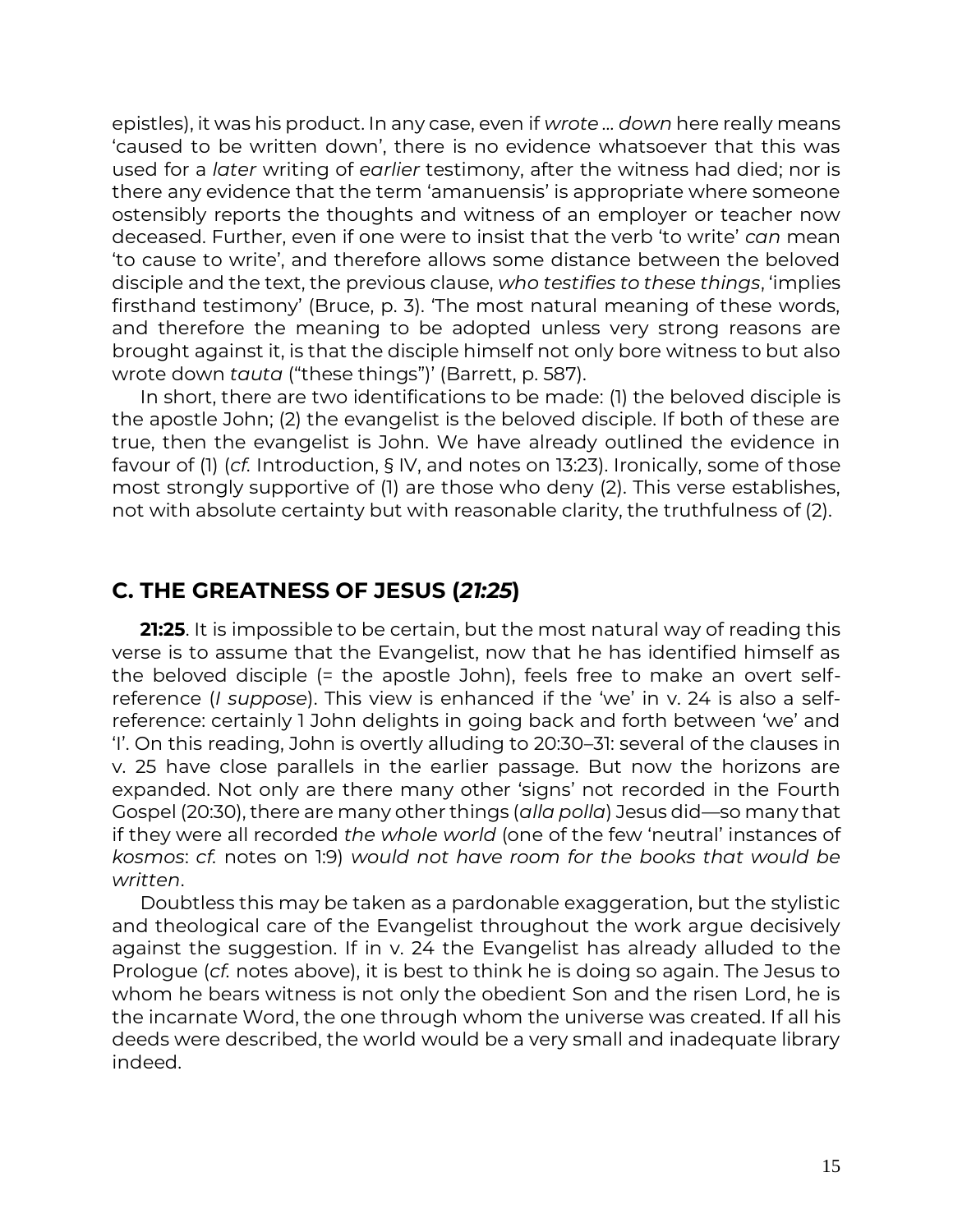It is as if John has identified himself (v. 24), but is not content to focus on himself, not even on his veracity. He must close by saying his own work is only a minute part of all the honours due the Son.<sup>1</sup>

<sup>&</sup>lt;sup>1</sup> D. A. Carson, *[The Gospel according to John](https://ref.ly/logosres/pntcjohn?ref=Bible.Jn21.15-24&off=32027)*, The Pillar New Testament Commentary (Leicester, England; Grand Rapids, MI: Inter-Varsity Press; W.B. Eerdmans, 1991), 675–686.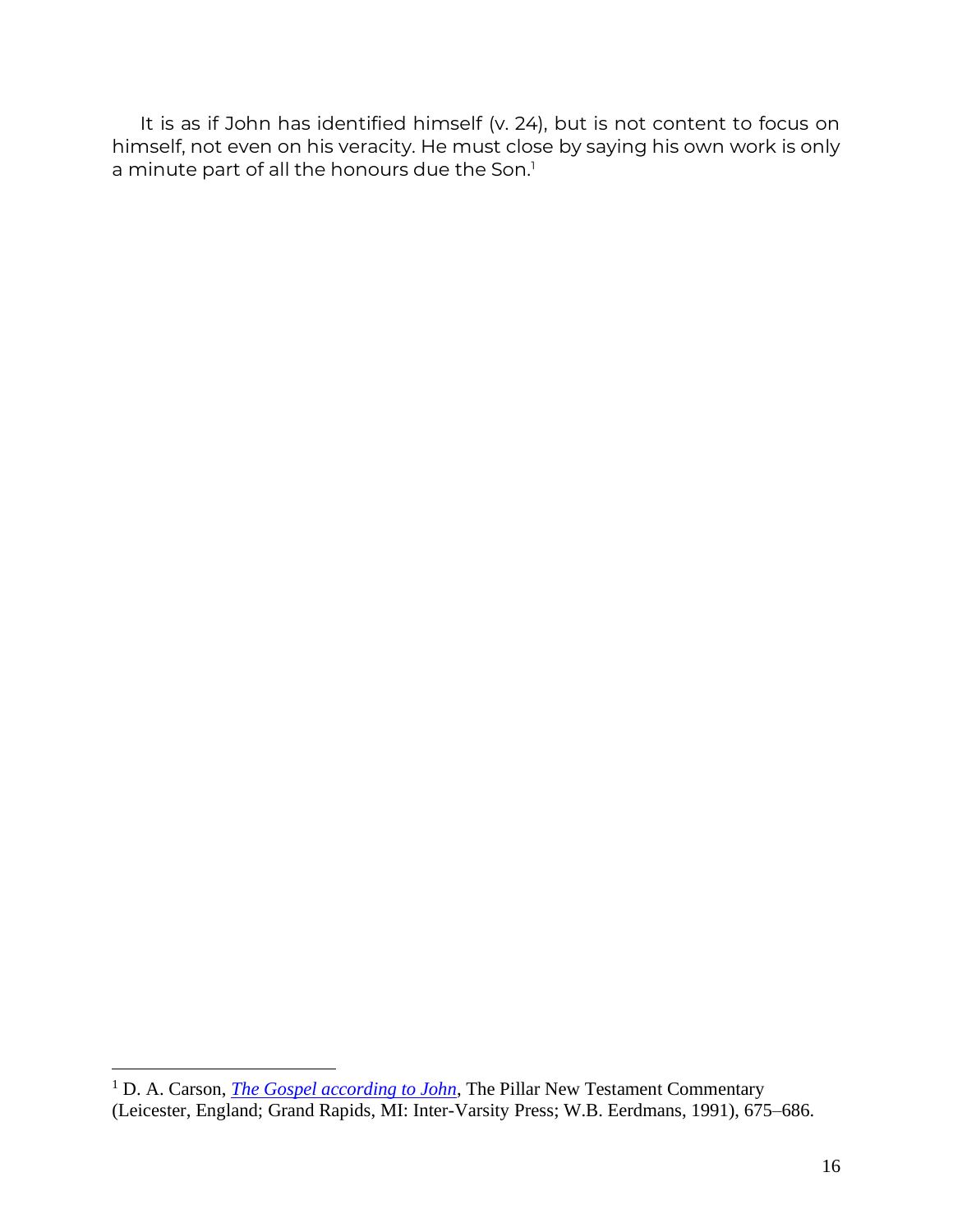

# **Group Study Guide**

\*This lesson is for the Group Leader to use to teach the lesson and facilitate the discussion. It is not intended that you will use every question in this guide during your group time. You will likely only be able to cover 4-5 questions, depending on how discussion goes. This guide is longer than what you will need but provides the freedom and flexibility to pull questions out for discussion that will best serve your group time.

**Tip:** You may want to pull one question from each section for discussion or spend more time on a particular section than another on. It's totally up to your discretion.

# **Introduction**

**Icebreaker Question:** Can you think of a time in your life when someone else's life seemed more appealing to you?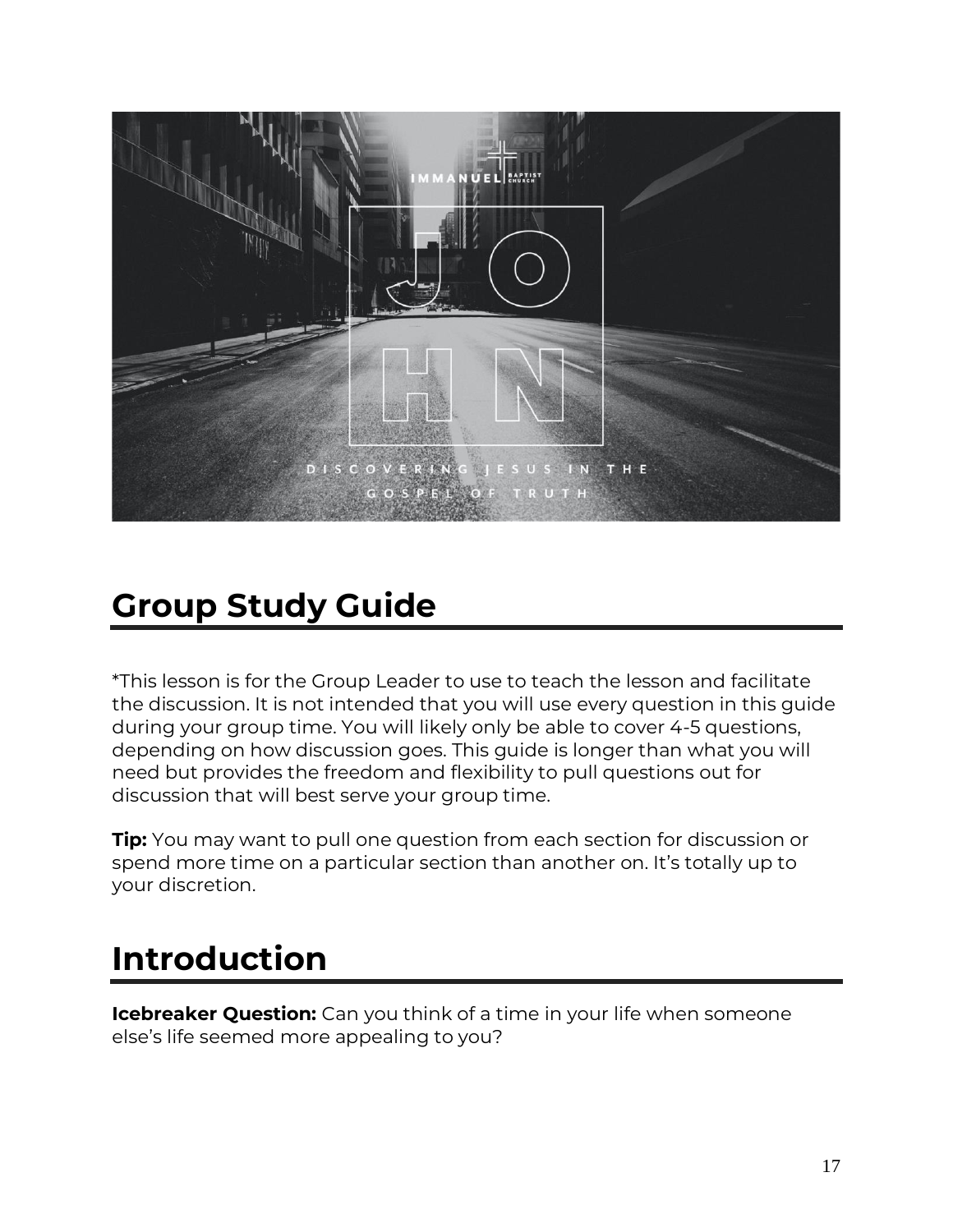# **Highlight – What stands out?**

- 1. What is happening with Peter in verses 15-19? What is present and what is absent?
- 2. Look at John 21:20-23. Compare these two predicted deaths for John and Peter. What's the difference?
- 3. How does Peter respond to this prediction? How does Jesus respond?
- 4. What terms or ideas do you see here that you've heard before in John?

### **Explain – What does this mean?**

- 1. This section follows a miracle of feeding the disciples (John 21:1- 14). Continuing with John's themes of signs and explanations, how does Jesus' restoration of Peter explain the sign in the previous verses? (Hint: What did Jesus do for Peter? What does he call Peter to now do?)
- 2. Look at the John 21:18-23. Now read 1 Peter 4:12-19. How has Peter's response changed?

#### **Below is a quote from the commentary that is an encouraging summary of Peter's restoration and end of life:**

*"The Evangelist's explanation (v. 19) of Jesus' prediction (v. 18), therefore, aligns with the prediction itself: Jesus said this to indicate the kind of death by which Peter would glorify God. And thus he imitates Christ, not only in the kind of*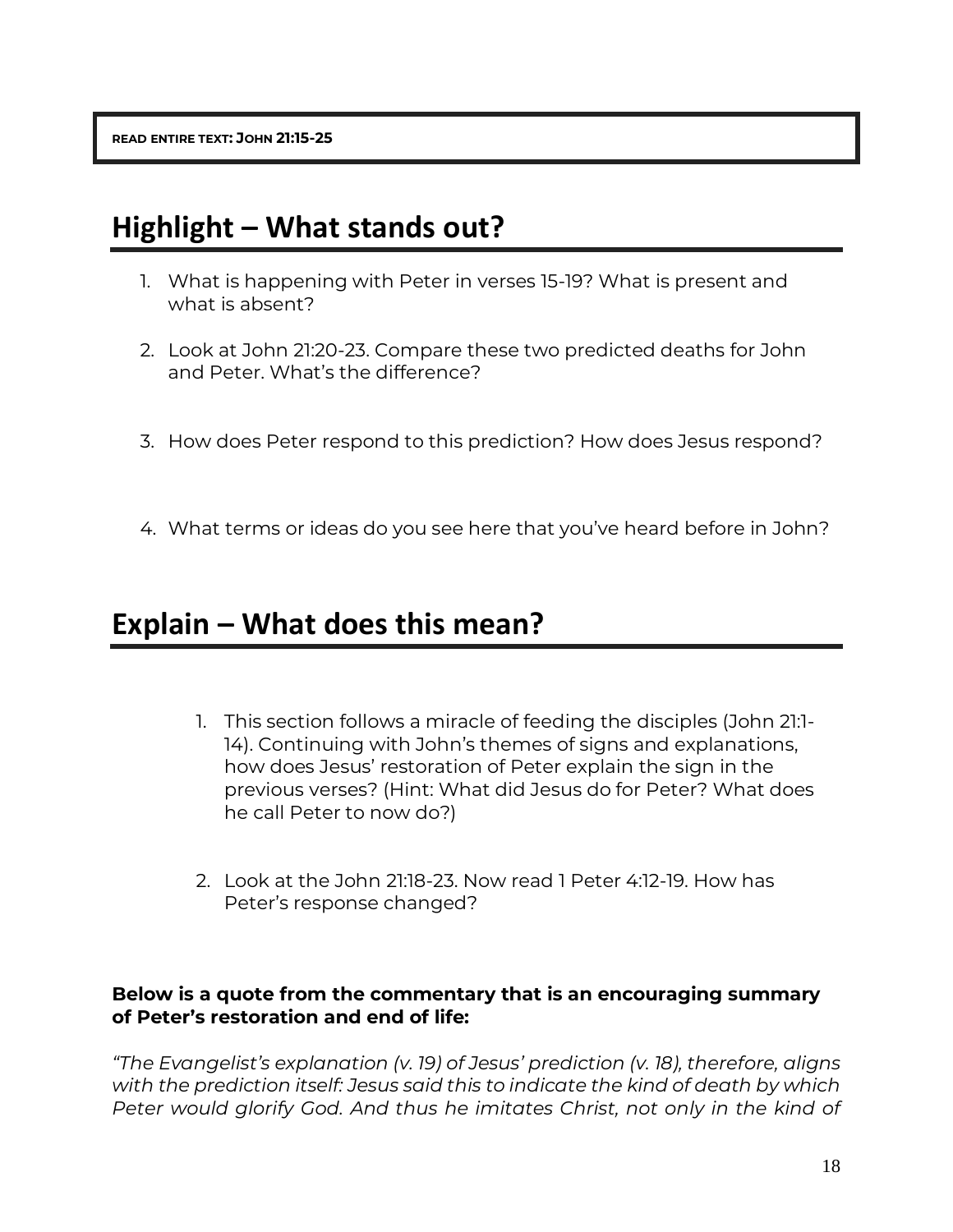*death he suffers (cf. 12:33; 18:32), but also, though to a lesser extent, in bringing glory to God by his death (cf. 12:27–28; 13:31–32; 17:1). Peter himself came to recognize the principle: whenever any Christian follows Christ to suffering and death, it is a means of bringing praise to God (1 Pet. 4:14–16). What is remarkable is that Peter lived and served three decades with this prediction hanging over him.*

*By the time the Fourth Gospel was written, the prediction had been fulfilled, and Peter had glorified God by his martyrdom, probably in Rome, under the emperor Nero."*

### **Wrap Up:**

- 1. The purpose of John is found in John 20:31 what is it? How does this final scene fulfill this verse?
- 2. Think back to the entire book as a Group. What characters, events, signs, themes, or verses come to mind?

### **Apply – How do I live this out?**

- 1. How has Jesus restored you to right relationship with him? How has he fed you with his words and given you a mission for his glory?
- 2. Peter is basically tempted to compare his commission from Jesus with the commission of another. How does this convict you? How do you struggle with these very things?
- 3. How has your understanding of Jesus grown throughout the John study? How has your love for Jesus grown throughout the John study?

**THIS IS A GOOD PLACE TO STOP AND SHARE A PERSONAL STORY OR ILLUSTRATION OF SOMEONE WHO GOD HAS RESTORED AND USED, OR AN EXAMPLE OF HOW GOD USES PEOPLE IN A VARIETY OF DIFFERENT WAYS (LIKE PETER AND JOHN) TO ACCOMPLISH HIS PURPOSES TO MAKE MORE DISCIPLES.**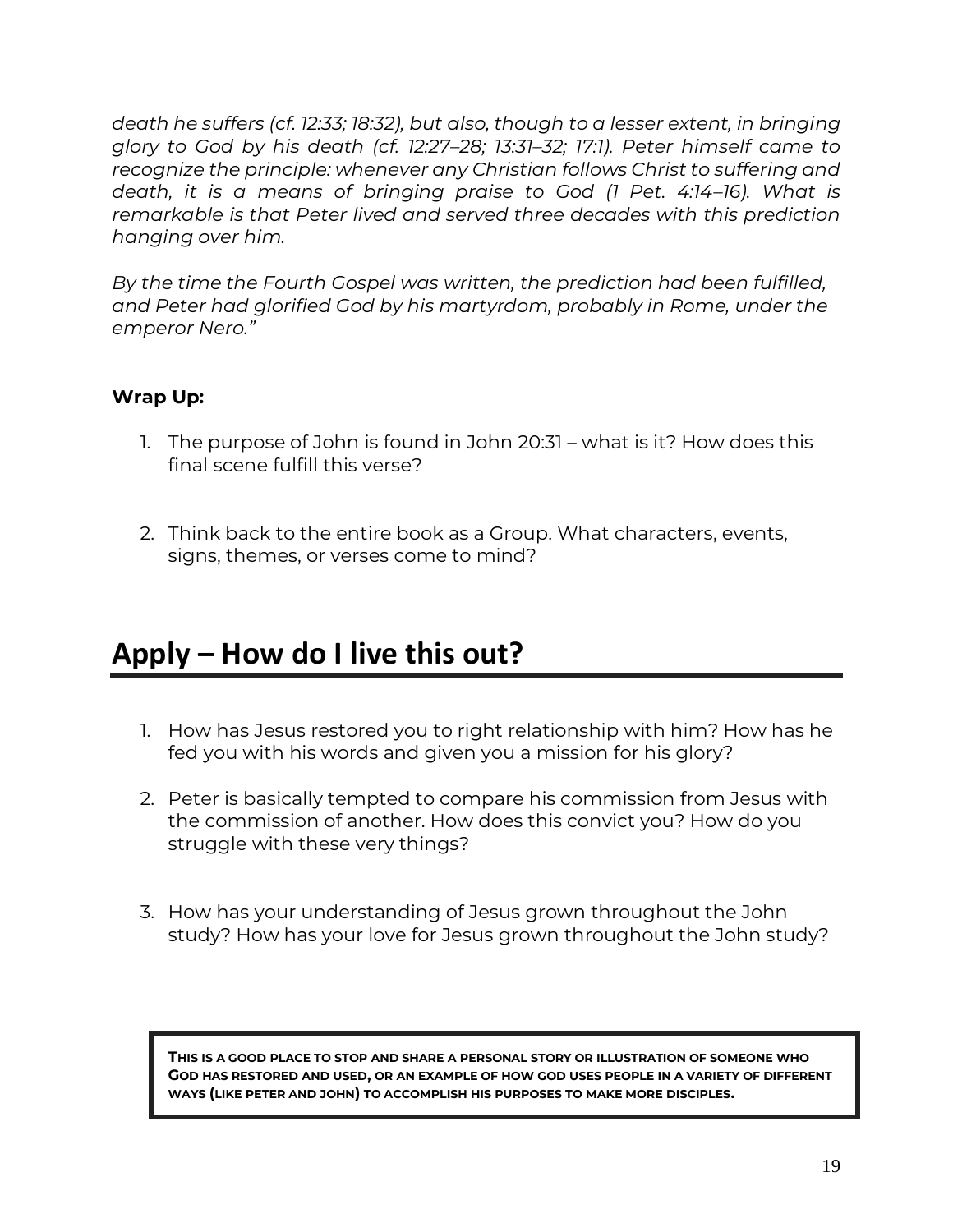- 1. As we are fed by the words of the Apostles, through the word, we also are to feed others. We are to serve and use our gifts, and run the race set before us. How will this affect the way you use your gifts and the time that God has given you? Is there a "lamb" you're called to serve this week?
- 2. The implication for Peter's life is that he would go and be a "fisher of men." Think about the circle of influence you have (your neighborhood, school, workplace, family). Can you identify people you can commit to praying for and also inviting into this restored relationship with the Savior? What is your next step with them?

#### **This quote from the commentary is a fitting way to end the entire series. If there is time, it could be helpful to read in your Group:**

*"The Jesus to whom he bears witness is not only the obedient Son and the risen Lord, he is the incarnate Word, the one through whom the universe was created. If all his deeds were described, the world would be a very small and inadequate library indeed.*

*It is as if John has identified himself (v. 24), but is not content to focus on himself, not even on his veracity. He must close by saying his own work is only a minute part of all the honours due the Son.<sup>2</sup> "*

# **Additional Resource:**

**Article:** [What is That To You? You Follow Me](https://www.desiringgod.org/articles/what-is-that-to-you-you-follow-me) by John Piper

<sup>2</sup> D. A. Carson, *[The Gospel according to John](https://ref.ly/logosres/pntcjohn?ref=Bible.Jn21.15-24&off=32027)*, The Pillar New Testament Commentary

<sup>(</sup>Leicester, England; Grand Rapids, MI: Inter-Varsity Press; W.B. Eerdmans, 1991), 675–686.